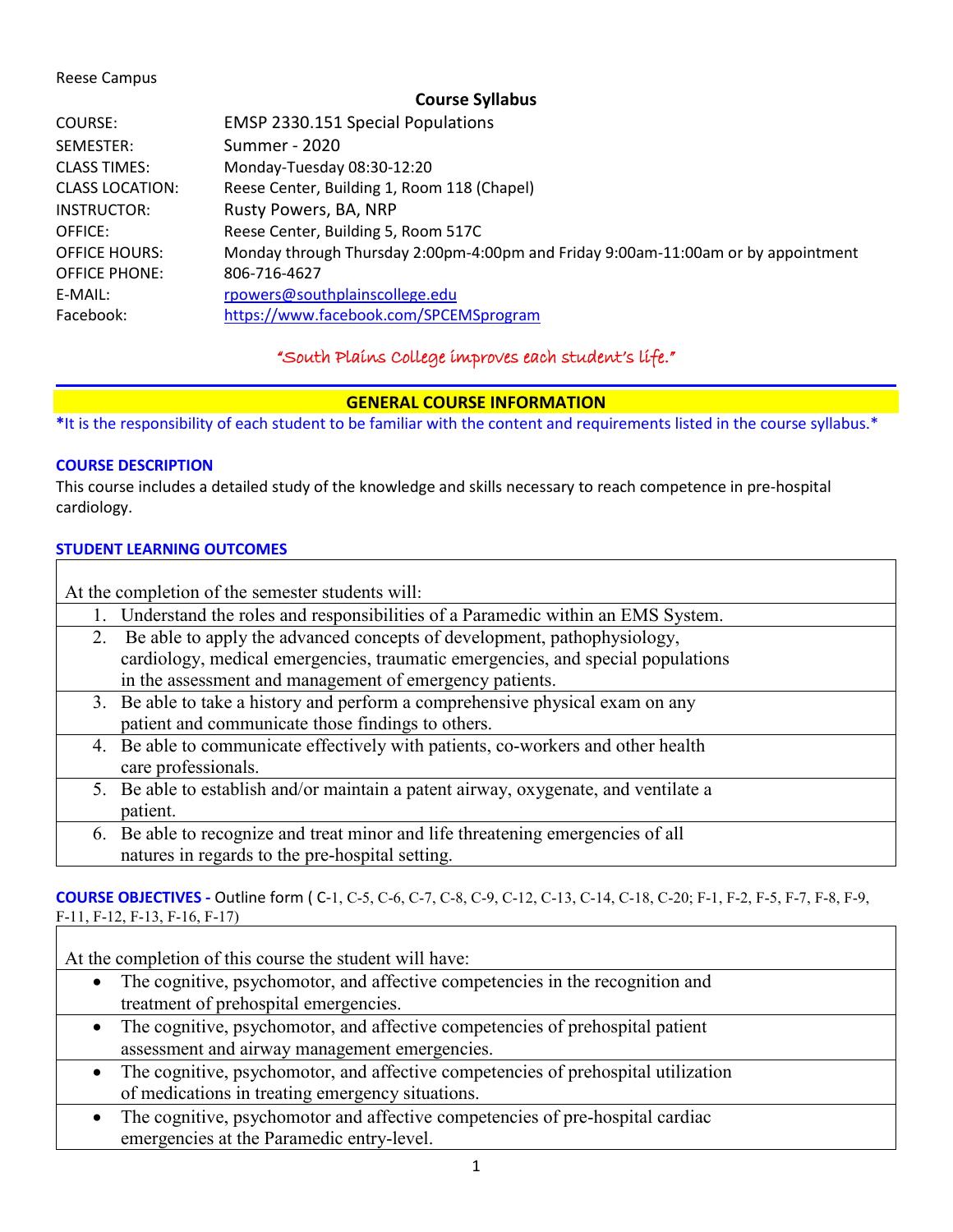#### **EVALUATION METHODS**

Computer-based exams, written exams, written assignments, quizzes, psychomotor exams, and other projects as assigned.

#### **ACADEMIC INTEGRITY**

It is the aim of the faculty of South Plains College to foster a spirit of complete honesty and a high standard of integrity. The attempt of any student to present as his or her own any work which he or she has not honestly performed is regarded by the faculty and administration as a most serious offense and renders the offender liable to serious consequences, possibly suspension.

**Cheating** - Dishonesty of any kind on examinations or on written assignments, illegal possession of examinations, the use of unauthorized notes during an examination, obtaining information during an examination from the textbook or from the examination paper of another student, assisting others to cheat, alteration of grade records, illegal entry or unauthorized presence in the office are examples of cheating. Complete honesty is required of the student in the presentation of any and all phases of coursework. This applies to quizzes of whatever length, as well as final examinations, to daily reports and to term papers.

Any assignment **0 or F** will be given on any assignment or test that cheating was utilized. Offender maybe liable for being dropped from the course at the discretion of the instructor.

**Plagiarism** - Offering the work of another as one's own, without proper acknowledgment, is plagiarism; therefore, any student who fails to give credit for quotations or essentially identical expression of material taken from books, encyclopedias, magazines and other reference works, or from themes, reports or other writings of a fellow student, is guilty of plagiarism.

#### **VARIFICATION OF WORKPLACE COMPETENCIES**

Paramedics are expected to know how to read a cardiac monitor and provide treatment based on their training.

#### **BLACKBOARD**

**Blackboard is an e-Education platform designed to enable educational innovations everywhere by connecting people and technology. This educational tool will be used in this course throughout the semester.** 

#### **BLACKBOARD COLLABORATE**

Blackboard Collaborate will be used for the lecture as long as the SPC administration feels necessary to protect students and faculty from the COVID-19 pandemic. It is the student's responsibility to assure adequate internet access and to login to Blackboard Collaborate on time for each class. Students are expected to actively participate in discussions and reviews. Failure to respond to verbal questions may result in lowering of the student's participation grade.

#### **FACEBOOK**

The EMS Program has a Facebook page at https://www.facebook.com/SPCEMSprogram In addition to the South Plains College website; this Facebook page will be used to keep students up-to-date on program activities, weather delays, South Plains College announcements and will help with program recruitment. "Liking" the South Plains College EMS Program Facebook page is not mandatory, nor are personal Facebook accounts, in order to access this page.

#### **SCANS and FOUNDATION SKILLS**

Refer also to Course Objectives. Scans and Foundation Skills attached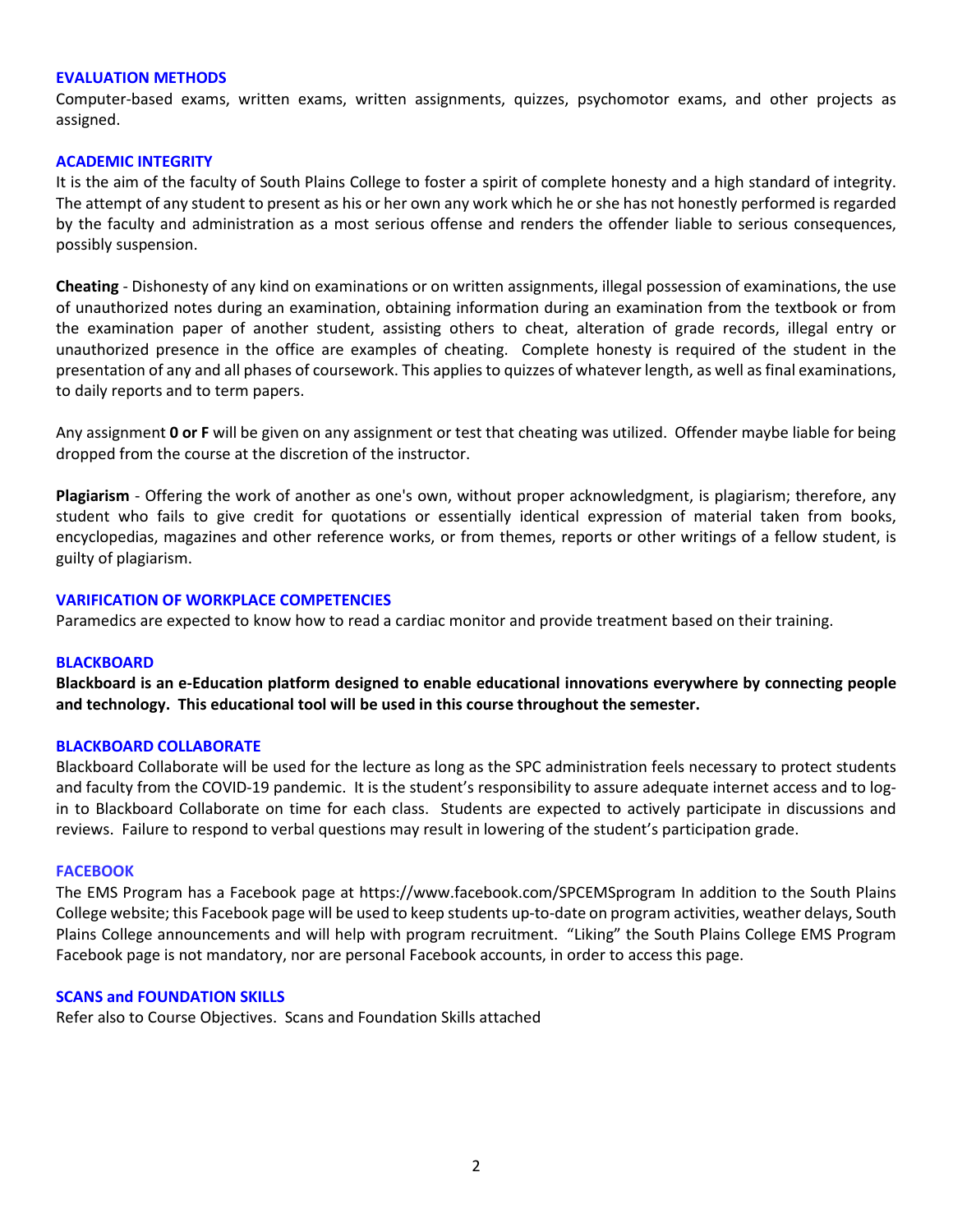#### **SPECIFIC COURSE INFORMATION**

#### **TEXT AND MATERIALS**



#### **TEXTBOOK**  *PARAMEDIC CARE-VOL.5*

Author | BLEDSOE **Edition/Copyright** 5th **Published Date** 2016 **ISBN-13** 978-0-13-444975-3 **Publisher** PEARSON



# **B** *AMERICAN HEART ASSOCIATION PEDIATRIC ADVANCED LIFE SUPPORT MANUAL*  **Available for check out in the SPC Reese Library**

#### **\*Additional Items That Must Be Purchased Each Semester:**

\*SPC EMS Program Policy& Clinical Handbook SPC Program Copy SPC Bookstore

#### **SUGGESTED TEXTS**



EMS Pocket Field Guide, ALS Version InforMed Co. ISBN#: 9781890495329

#### **ADDITIONAL CLASSROOM ITEMS**

Students should come to class prepared with pens, pencils, and a spiral notebook for taking notes or completed quizzes or assignments in class. Students should be prepared to take notes over lecture material if they choose.

#### **ATTENDANCE POLICY (\*READ CAREFULLY)**

#### **Class Attendance**

Students are expected to attend all classes in order to be successful in a course. The student may be administratively withdrawn from the course when absences become excessive as defined in the course syllabus. **Roll call will occur at the beginning of each class; either in the classroom setting or via Blackboard Collaborate. Students not answering roll call will be marked as absent or tardy; depending on whether the student is present later or absent for the entire class. With Blackboard Collaborate, it is the student's responsibility to text the lead instructor if the student is having technical difficulty signing on. This text MUST be received before the start of class in order to avoid being marked as tardy**.

When an unavoidable reason for class absence or tardy arises, such as illness, an official trip authorized by the college or an official activity, the instructor may permit the student to make up work missed. It is the student's responsibility to complete work missed within a reasonable period of time as determined by the instructor. Students are officially enrolled in all courses for which they pay tuition and fees at the time of registration. Should a student, for any reason, delay in reporting to a class after official enrollment, absences will be attributed to the student from the first class meeting.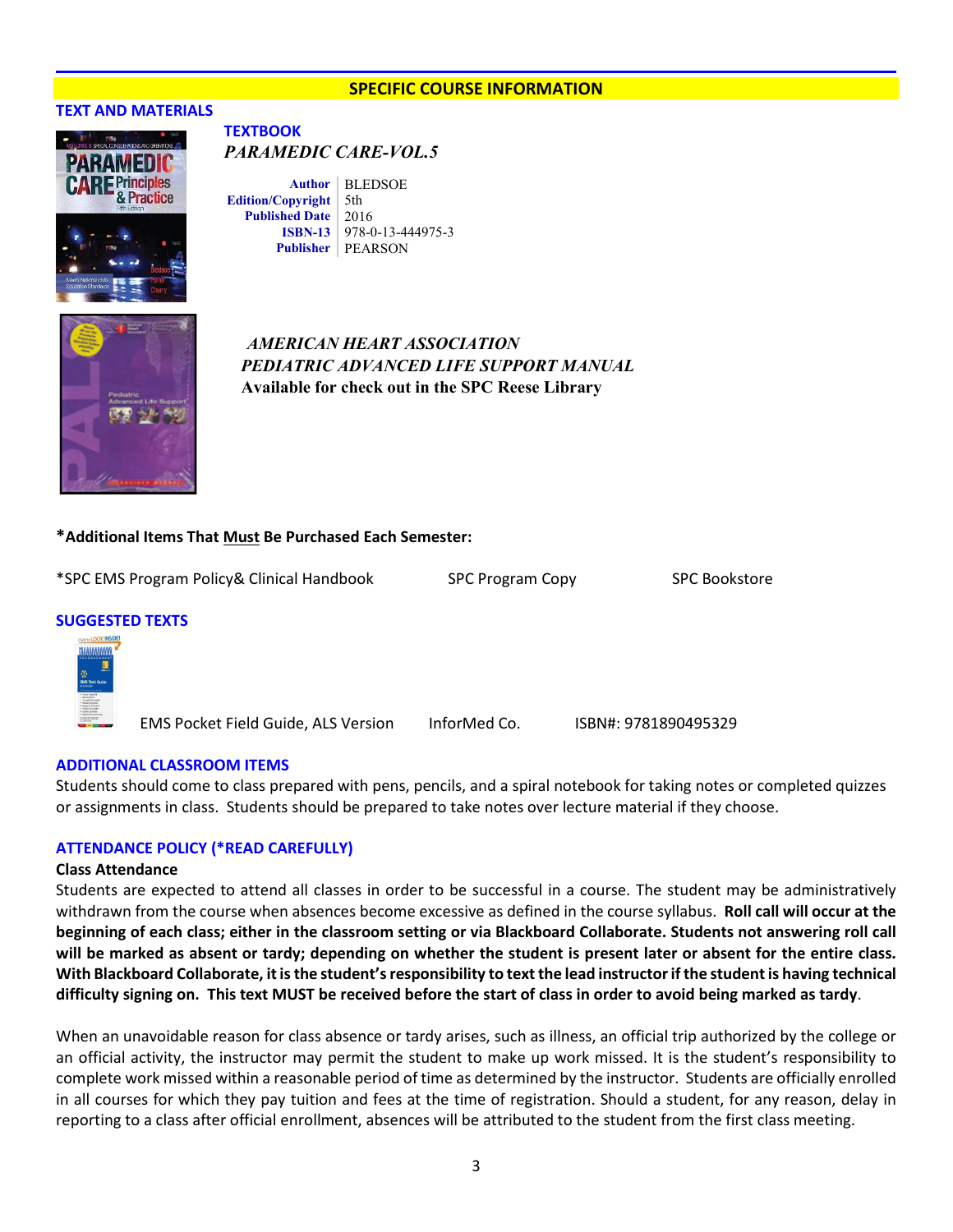Students who enroll in a course but have "Never Attended" by the official census date, as reported by the faculty member, will be administratively dropped by the Office of Admissions and Records. A student who does not meet the attendance requirements of a class as stated in the course syllabus and does not officially withdraw from that course by the official census date of the semester, may be administratively withdrawn from that course and receive a grade of "X" or "F" as determined by the instructor. Instructors are responsible for clearly stating their administrative drop policy in the course syllabus, and it is the student's responsibility to be aware of that policy.

It is the student's responsibility to verify administrative drops for excessive absences through MySPC using his or her student online account. If it is determined that a student is awarded financial aid for a class or classes in which the student never attended or participated, the financial aid award will be adjusted in accordance with the classes in which the student did attend/participate and the student will owe any balance resulting from the adjustment.

**Due to the importance of the emergency medical information being taught, the instructor of this course defines excessive absences as missing the 3rd class day (or having equivalent tardies or leaving of class early) in a course section. A student who meets this criteria will be administratively dropped from the course by the instructor.** 

- Tardies: (Definition): arriving any time after the class has started or not returning from an approved break after class has started.
- Leaving of class early (Definition): leaving the classroom or lab setting prior to the class being dismissed by the instructor.
- Each tardy and each occurrence of leaving of class will count as  $\frac{1}{2}$  of an absence and shall be recorded as such on the participation grade.
- Each absence will result in 10 points deducted from the participation grade. Each absence or occurrence of leaving early will result in 5 points deducted from the participation grade.
- **Work schedule is not an excuse for missing class.**
- Any exceptions to this policy must be discussed on an individual basis with the course instructor and the EMS Program Director. (i.e. – student hospitalization, immediate family member death, etc.)

### **ASSIGNMENT POLICY**

All assignments must be completed by the assigned due date**. Late and/or incomplete work will not be accepted and a grade of zero will be recorded. Assignments, quizzes, exams, and skills that are missed due to an unexcused absence may not be made up**. See the instructor for more specific information.

### **COMPUTER USAGE**

As computer technology in the field of emergency medical services continues to become more popular, computers will be used in this course for several assignments. All students have access to computers and printers on the South Plains College Reese campus. Students will be expected to utilize computers to access assignments and classroom resources. All registered students are supplied with a working email account from South Plains College. In order to take exams, students must have their user name and password.

**ALL STUDENTS ARE EXPECTED TO KNOW THEIR SPC STUDENT USER NAME AND PASSWORD.**

### **COMPUTER LAB USAGE**

As computer technology in the field of emergency medical services continues to become more popular, computers will be used in this course for several assignments. All students have access to computers and printers on the South Plains College Reese campus. Students will be expected to utilize computers to access assignments and classroom resources. All registered students are supplied with a working email account from South Plains College. In order to take exams, students must have their user name and password. Lack of computer lab paper is not an excuse for not having homework assignments, skills lab sheets, or any other required documents. Students should come prepared for class.

**ALL STUDENTS ARE EXPECTED TO KNOW THEIR SPC STUDENT USER NAME AND PASSWORD.**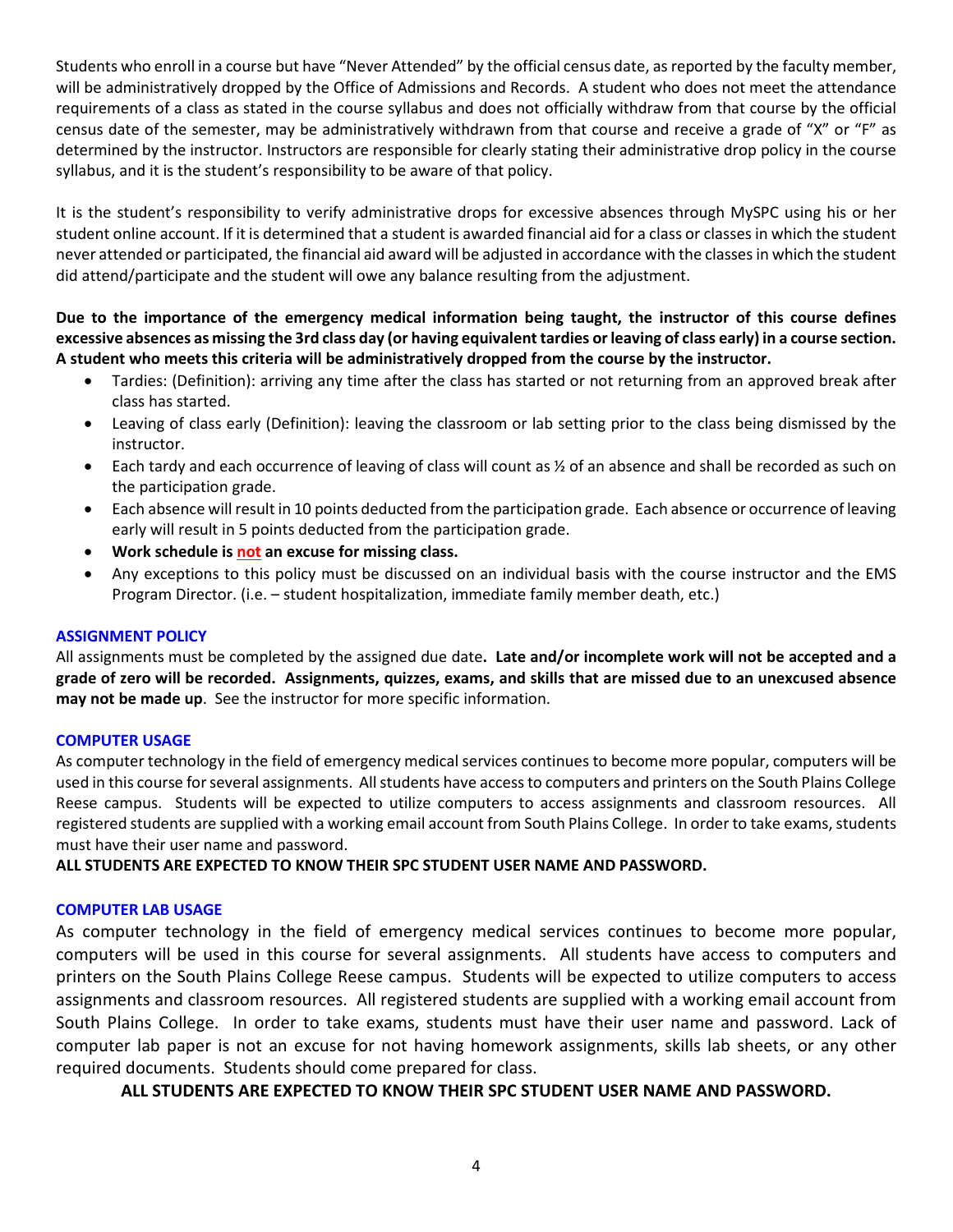# **Proctorio**

This course uses a tool called Proctorio. Proctorio is a remote proctoring service software that works within your web browser to confirm student identity and monitor students taking quizzes/exams.

# **Before Using Proctorio:**

- In order to use Proctorio, you must have a **basic webcam or built-in camera with microphone** enabled on your laptop or desktop computer.
- You must have the **Chrome browser** on your computer. [Download Chrome.](https://www.google.com/chrome/browser/)
- You must install the [Proctorio Chrome extension](https://getproctorio.com/) (Links to an external site.).
- Check the [Proctorio Minimum System Requirements](https://proctorio.com/system-requirements) (Links to an external site.) to ensure Proctorio will work on your computer.
- You will also be required to show a **government or school issued ID** before accessing the **Student Learning Contract** (next page). You will also need to show your ID if your instructor is requiring Proctorio for any quizzes/exams.

# **Proctorio FAQs**

# **Q: Can I listen to music while taking the exam?**

A: Please refrain from doing so; if there are high noise levels, your exam will be flagged.

# **Q: Is someone watching me take the test since it is proctored (via Proctorio)?**

A: Absolutely not! Although you are being recorded while taking the quiz/exam, the instructor is the only one who has access to your quiz/exam attempt.

# **Q: What if I have to get up to use restroom during the quiz/exam?**

A: Similar to on-site exams, this is highly discouraged! If you MUST leave the room, please send your instructor a message (Canvas Inbox) letting them know that your quiz/exam attempt might be "flagged." Please do your best to plan ahead and "go" before beginning the quiz/exam!

# **Q: Can I take the quiz/exam from any location?**

A: You may take the quiz/exam from any location as long as you have a strong Internet connection. You should be in a quiet environment and strive to limit your outside distractions as well.

### **Proctorio Technical Support**

(760) 227-7129 - Available 24/7 (This is a phone number just for Coastline students.)

### Email: [support@proctorio.com](mailto:support@proctorio.com)

Live chat (icon located on the quiz/exam page)

**[Learn more about Proctorio for students](https://proctorio.com/students)**

# **EXAMS**

The majority of student 'written' exams will be administered via computer to prepare them for the National Registry exam and some exams will be handwritten which will encourage memory and mastery of the material. Students should practice proper spelling and grammar when answering a written exam.

Additionally, many exam questions will be constructed in the same manner as national registry questions, allowing students to prepare for that testing format.

- **There is only one retest on the Final Exam. There are no retests for Modular Exams**.
- Students requesting a re-test must contact the instructor and schedule a time to come to the Reese campus to take the test.
- Students are required to make a 75% on the final exam or the student must re-take the course.
- A re-test on the final may be offered to the student automatically if they have a clean behavior record for the overall program, i.e.: no absences, tardies, or previously failed exams.
- If they have any of the above, they may go before a committee of the medical director, the Allied Health Chairperson, a counselor, and others to get a decision. – the committee will decide whether the student is eligible for a exam re-take or course re-take.
- The majority of exams are administered in a campus computer lab which must be reserved by the instructor in advance. Students are expected to arrive on time to exams and complete the exams within the time frame allowed.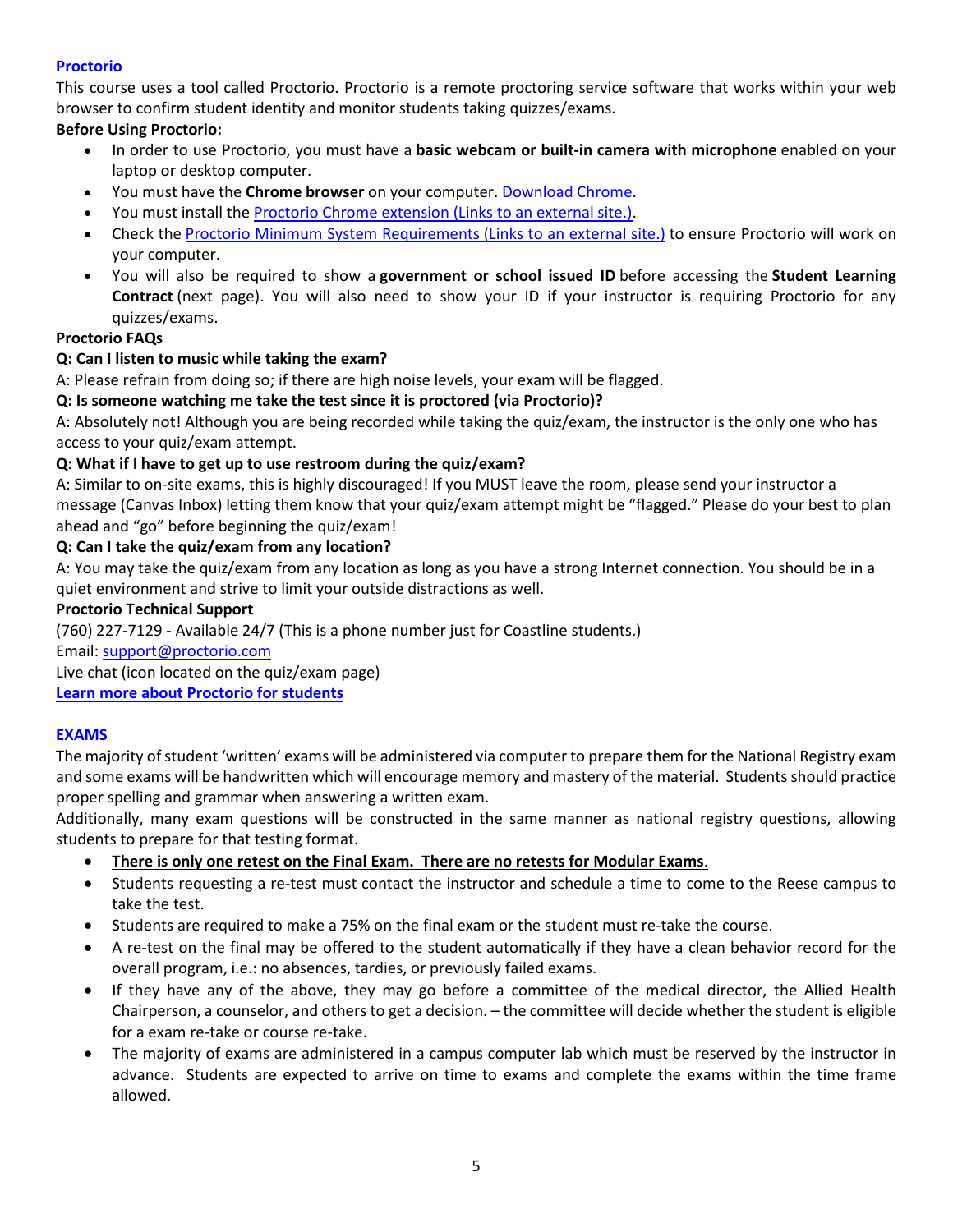#### **GRADING POLICY**

A minimum of 75% on all exams and assignments is required to receive a passing grade for that exam or assignment. Students must earn an overall grade of 75% or better for each course section to pass that section. **\*Due to the nature of two course sections being offered in one semester, two course final exams will be administered during the semester.**

#### **Final semester grades will be based on the following:**

| Homework              | 15%         |   |
|-----------------------|-------------|---|
| Quizzes               | 10%         |   |
| Participation/Lab     | 5%          |   |
| Modular Exams         | 40%         |   |
| <b>Final Exam</b>     | 30%         |   |
| <b>Grading Scale:</b> | 90-100      | А |
|                       | 80-89       | в |
|                       | 75-79       | C |
|                       | 74 or Below | F |

#### **SKILLS AND SKILLS EXAMS**

Skills are a critical aspect of an EMS training program. Each student is solely responsible to complete all peer review skills requirements and documentation on the Platinum Planner platform by the due date as outlined by the lead instructor. Ample time is allocated during the class to complete this component. Each student is expected to utilize the allotted class time appropriately to achieve completion. Failure to complete this requirement shall result in the dismissal from the SPC EMS Training Program.

All students MUST pass each of the final skills exams as prescribed by the lead instructor. Each student will have a total of three opportunities to pass each final skills exam. All final skills exams shall be administered by a faculty member. Final skills exams will include an initial final exam and a maximum of two retests. Each retest, as needed, shall be administered by a different faculty member. Failure to pass the final skills exams shall result in the dismissal from the SPC EMS Training Program.

### **COURSE COMPLETION CERTIFICATE**

Please refer to the most current version of the SPC EMS Program Handbook for eligibility details.

### **EXTRA CREDIT**

Extra credit is not given under most circumstances. If extra credit is given it will be given to the class as a whole and not on an individual basis.

### **COMMUNICATION POLICY**

• Electronic communication between instructor and students in this course will utilize the South Plains College "My SPC" and email systems. I will utilize text messaging and you may communicate with me this way also. The instructor will not initiate communication using private email accounts. Students are encouraged to check SPC email on a regular basis each week of class. Students will also have access to assignments, web-links, handouts, and other vital material which will be delivered via the classroom website. Any student having difficulty accessing the classroom website or their email should immediately contact their instructor for direction. The instructor will work with any student to ensure the student has access to a computer on campus and can obtain the needed class content that is located on the course website.

#### **CAMPUS CARRY**

Texas Senate Bill - 11 (Government Code 411.2031, et al.) authorizes the carrying of a concealed handgun in South Plains College buildings only by persons who have been issued and are in possession of a Texas License to Carry a Handgun. Qualified law enforcement officers or those who are otherwise authorized to carry a concealed handgun in the State of Texas are also permitted to do so. Pursuant to Penal Code (PC) 46.035 and South Plains College policy, license holders may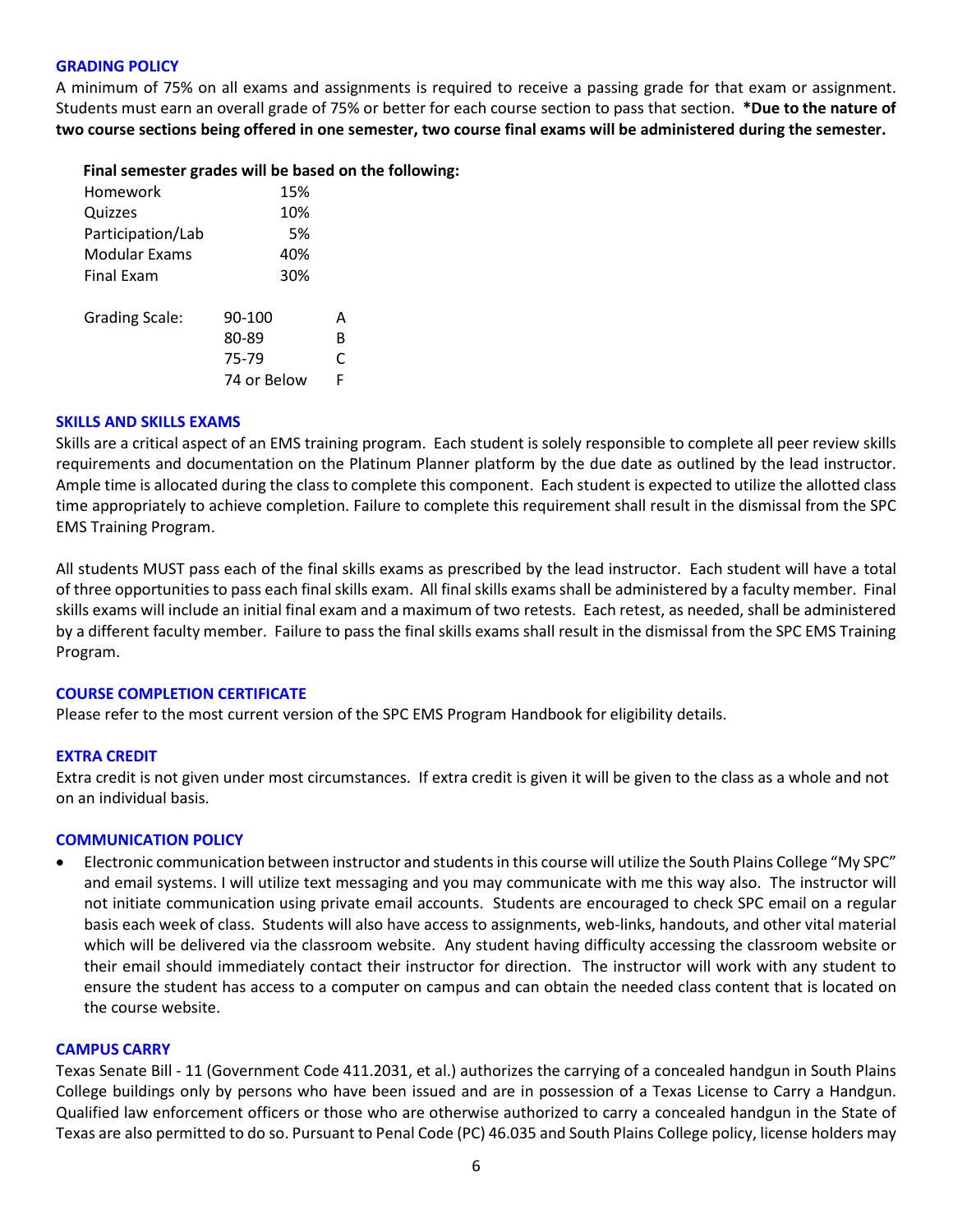not carry a concealed handgun in restricted locations. For a list of locations and Frequently Asked Questions, please refer to the Campus Carry page at: <http://www.southplainscollege.edu/campuscarry.php>

Pursuant to PC 46.035, the open carrying of handguns is prohibited on all South Plains College campuses. Report violations to the College Police Department at 806-716-2396 or 9-1-1.

### **TITLE IX PREGNANCY ACCOMMODATIONS STATEMENT**

If you are pregnant, or have given birth within six months, Under Title IX you have a right to reasonable accommodations to help continue your education. To activate accommodations, you must submit a Title IX pregnancy accommodations request, along with specific medical documentation, to the Director of Health and Wellness. Once approved, notification will be sent to the student and instructors. It is the student's responsibility to work with the instructor to arrange accommodations. Contact the Director of Health and Wellness at 806-716-2362 or email cgilster@southplainscollege.edu for assistance.

### **STUDENT CONDUCT**

Students in this class are expected to abide by the standards of student conduct as defined in the SPC Student Guide. **Fighting between students or any attempt to fight with faculty or staff will not be tolerated and will result in immediate dismissal from the program and possible criminal charges.** Additionally, students are expected to come to class wearing the appropriate clothing and ready for class. Cell phones should be turned off or silenced.

Rules and regulations relating to the students at South Plains College are made with the view of protecting the best interests of the individual, the general welfare of the entire student body and the educational objectives of the college. As in any segment of society, a college community must be guided by standards that are stringent enough to prevent disorder, yet moderate enough to provide an atmosphere conducive to intellectual and personal development.

A high standard of conduct is expected of all students. When a student enrolls at South Plains College, it is assumed that the student accepts the obligations of performance and behavior imposed by the college relevant to its lawful missions, processes and functions. Obedience to the law, respect for properly constituted authority, personal honor, integrity and common sense guide the actions of each member of the college community both in and out of the classroom.

Students are subject to federal, state and local laws, as well as South Plains College rules and regulations. A student is not entitled to greater immunities or privileges before the law than those enjoyed by other citizens. Students are subject to such reasonable disciplinary action as the administration of the college may consider appropriate, including suspension and expulsion in appropriate cases for breach of federal, state or local laws, or college rules and regulations. This principle extends to conduct off-campus which is likely to have adverse effects on the college or on the educational process which identifies the offender as an unfit associate for fellow students.

Any student who fails to perform according to expected standards may be asked to withdraw. Rules and regulations regarding student conduct appear in the current Student Guide.

### **DRESS CODE**

- **Class Dress Code –** Due to EMS being a uniformed profession all students will be required to wear their clinical uniform. The uniform must be clean and presentable.
- **Black Pocket Pants**
- **Black boots**
- **Gray Polo (Student Uniform Shirt) (must be tucked in)**
- **EMSO T-shirt (must be tucked in)**
- **Watch with a second hand**
- **Closed toed shoes or boots (solid black)**
- **Stethoscope (optional)**

**WHAT NOT TO WEAR: jeans, hats, flip-flops, shorts, jeans, low cut blouses, private EMS uniforms.**

- **These guidelines are for your protection due to the nature of the EMS environment and the amount of lifting and moving that will take place in the lab**
- **If you are employed by a local or regional EMS service, do not wear your uniform, badge, pager, or radio to class as this causes distractions from the teaching environment**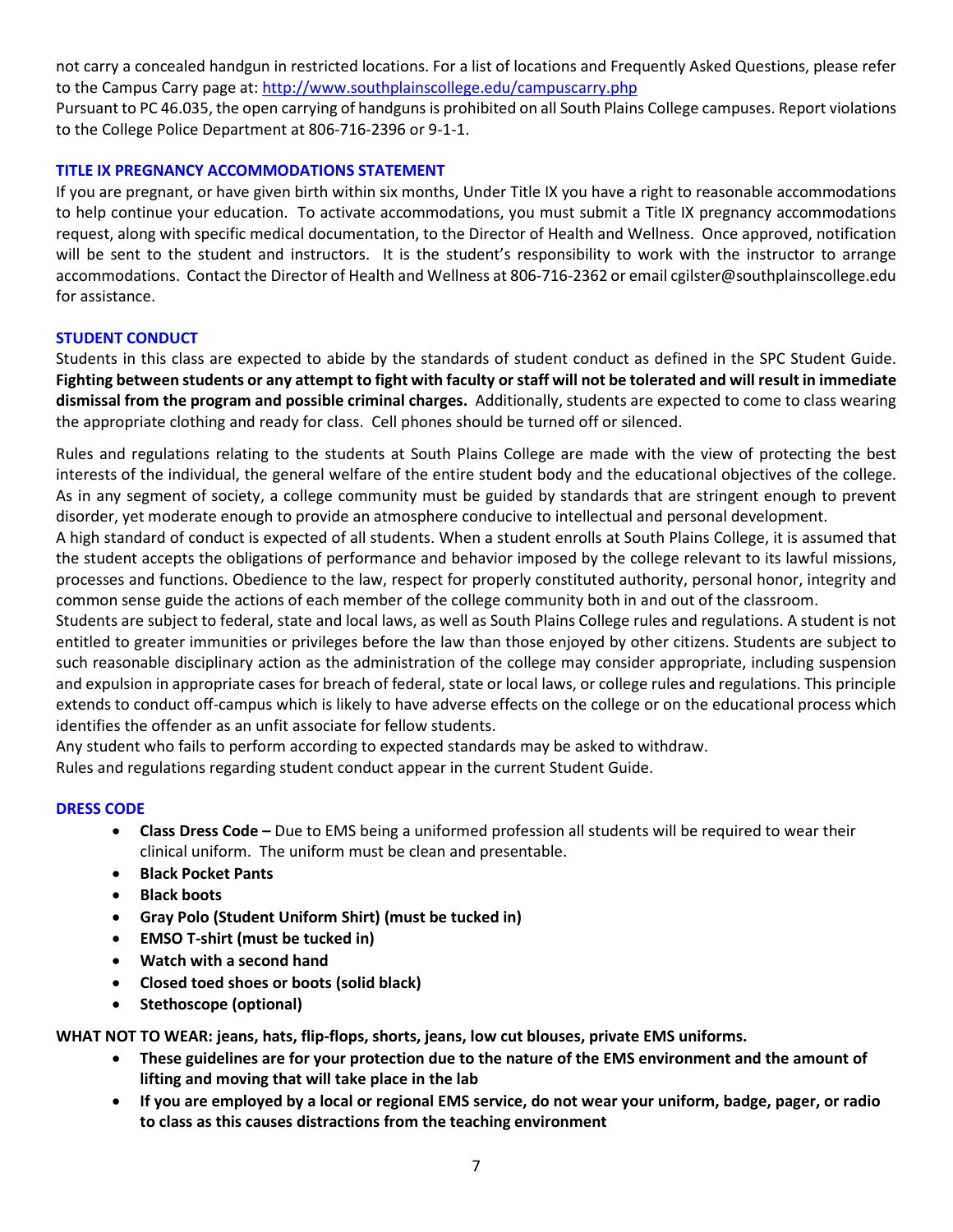#### **SPECIAL REQUIREMENTS (\*Read Carefully)**

Students must read and understand the following items:

- Syllabus (EMSP 2330) (This Document) (On Blackboard)
- SPC EMS Program Handbook (On Blackboard)
- SPC Clinical Handbook (On Blackboard)
- Grievance Policy (Page 13 of SPC Student Guide 2019-2020) (On Blackboard)
- South Plains College GRADE AND ACADEMIC DISCIPLINE APPEALS (Page 22 of SPC Student Guide 2019-2020) (On Blackboard)
- Campus Carry Policy (Page 6 of this Document)
- Students must present a signed signature page (last page of this document) acknowledging that the student been shown the location of each of the above items and has read and understands the content of each. This is due the first day of class.
- **These signature pages are due by the second day of class.**

#### **TECHNOLOGY RULES**

**Cell Phones** – Cell phones are to be turned OFF or on silenced during scheduled class periods, unless prior approval has been given from the instructor. **Text messaging is not allowed during scheduled class/lab times.** Cell phones are to be used outside the classroom or lab only on designated breaks. **Students that are caught using cell phone during class without the permission of the instructor will be asked to leave class and will receive an** *absence* **for that day**

Students are not allowed to have cell phones, notebooks, tablets, smart watches, or any other technology devices on their person during exams. Students will receive a grade of "F" for the exam if they have a cell phone during an exam. Additionally, possession of a cell phone during an exam may be grounds for dismissal from the EMS program and from SPC. (See Cheating and Plagiarism on pp 2.).

#### **COURSE DISCLAIMER**

Working with the public in emergency situations is stressful and requires a mentally tough individual to provide medical care in the prehospital environment. This course is designed to teach students about real-world situations the EMT – Paramedic may potentially encounter in the 'field' while managing patient care.

**In order to better prepare students for a career in the Emergency Medical Services profession, there will be times during this course where students will be exposed to training scenarios and situations that will be unpleasant to the average college student. If the student does not feel they can tolerate this type of learning environment, they should discuss this with me immediately before continuing the course.**

**Additionally, enrollment in this course does not guarantee a passing grade, successful completion of the paramedic curriculum, or paramedic certification at the national or state level.** 

#### **SYLLABUS DISCLAIMER**

**Serious effort and consideration were used in preparing the syllabus presented. While viewed as an educational contract between instructor and student, unforeseen events may cause changes to the scheduling of exercises, quizzes, etc. Every effort will be made NOT to change scheduled items. Nonetheless, SPC EMS instructors reserve the right to make any changes deemed necessary to best fulfill the course objectives. Students registered for this course will be made aware of any changes in a timely fashion using reasonable means.** 

Rusty Powers, BA, NRP SPC EMS Instructor/Coordinator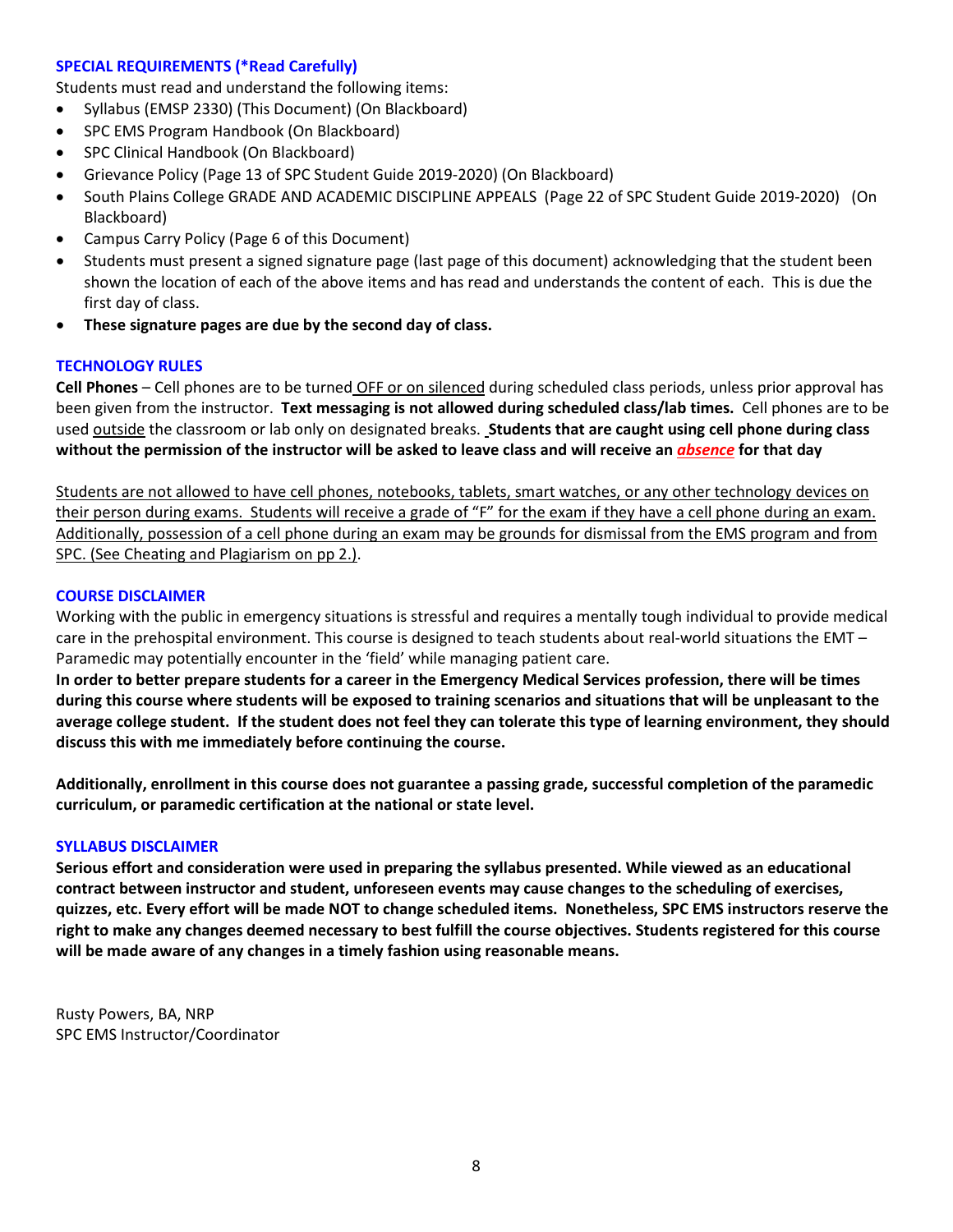#### **ACCOMMODATIONS**

#### **DIVERSITY STATEMENT**

In this class, the teacher will establish and support an environment that values and nurtures individual and group differences and encourages engagement and interaction. Understanding and respecting multiple experiences and perspectives will serve to challenge and stimulate all of us to learn about others, about the larger world and about ourselves. By promoting diversity and intellectual exchange, we will not only mirror society as it is, but also model society as it should and can be.

#### **DISABILITIES STATEMENT**

Students with disabilities, including but not limited to physical, psychiatric, or learning disabilities, who wish to request accommodations in this class should notify the Disability Services Office early in the semester so that the appropriate arrangements may be made. In accordance with federal law, a student requesting accommodations must provide acceptable documentation of his/her disability to the Disability Services Office. For more information, call or visit the Disability Services Office at Levelland (Student Health & Wellness Office) 806-716-2577, Reese Center (Building 8) 806- 716-4675, or Plainview Center (Main Office) 806-716-4302 or 806-296-9611.

#### **EQUAL OPPORTUNITY, HARASSMENT, AND NON-DISCRIMINATION STATEMENT**

South Plains College does not discriminate on the basis of race, color, national origin, sex, disability or age in its programs and activities. The following person has been designated to handle inquiries regarding the non-discrimination policies: Vice President for Student Affairs, South Plains College, 1401 College Avenue, Box 5, Levelland, TX 79336. Phone number 806-716-2360.

South Plains College is dedicated to providing a safe and equitable learning environment for all students. Discrimination, sexual assault, and harassment are not tolerated by the college. The Health and Wellness Center offers confidential support (806-716-2529) and Voice of Hope has a 24-hour hotline (806-763-7273). You are encouraged to report any incidents online at [http://www.southplainscollege.edu/about/campussafety/complaints.php.](http://www.southplainscollege.edu/about/campussafety/complaints.php)

### **FOUNDATION SKILLS**

### **BASIC SKILLS–Reads, Writes, Performs Arithmetic and Mathematical Operations, Listens and Speaks**

F-1 Reading–locates, understands, and interprets written information in prose and in documents such as manuals, graphs, and schedules.

F-2 Writing–communicates thoughts, ideas, information and messages in writing and creates documents such as letters, directions, manuals, reports, graphs, and flow charts.

F-3 Arithmetic–performs basic computations; uses basic numerical concepts such as whole numbers, etc.

- F-4 Mathematics–approaches practical problems by choosing appropriately from a variety of mathematical techniques.
- F-5 Listening–receives, attends to, interprets, and responds to verbal messages and other cues.

F-6 Speaking–organizes ideas and communicates orally.

### **THINKING SKILLS–Thinks Creatively, Makes Decisions, Solves Problems, Visualizes and Knows How to Learn and Reason**

F-7 Creative Thinking–generates new ideas.

F-8 Decision-Making–specifies goals and constraints, generates alternatives, considers risks, evaluates and chooses best alternative.

F-9 Problem Solving–recognizes problems, devises and implements plan of action.

F-10 Seeing Things in the Mind's Eye–organizes and processes symbols, pictures, graphs, objects, and other information.

F-11 Knowing How to Learn–uses efficient learning techniques to acquire and apply new knowledge and skills.

F-12 Reasoning–discovers a rule or principle underlying the relationship between two or more objects and applies it when solving a problem.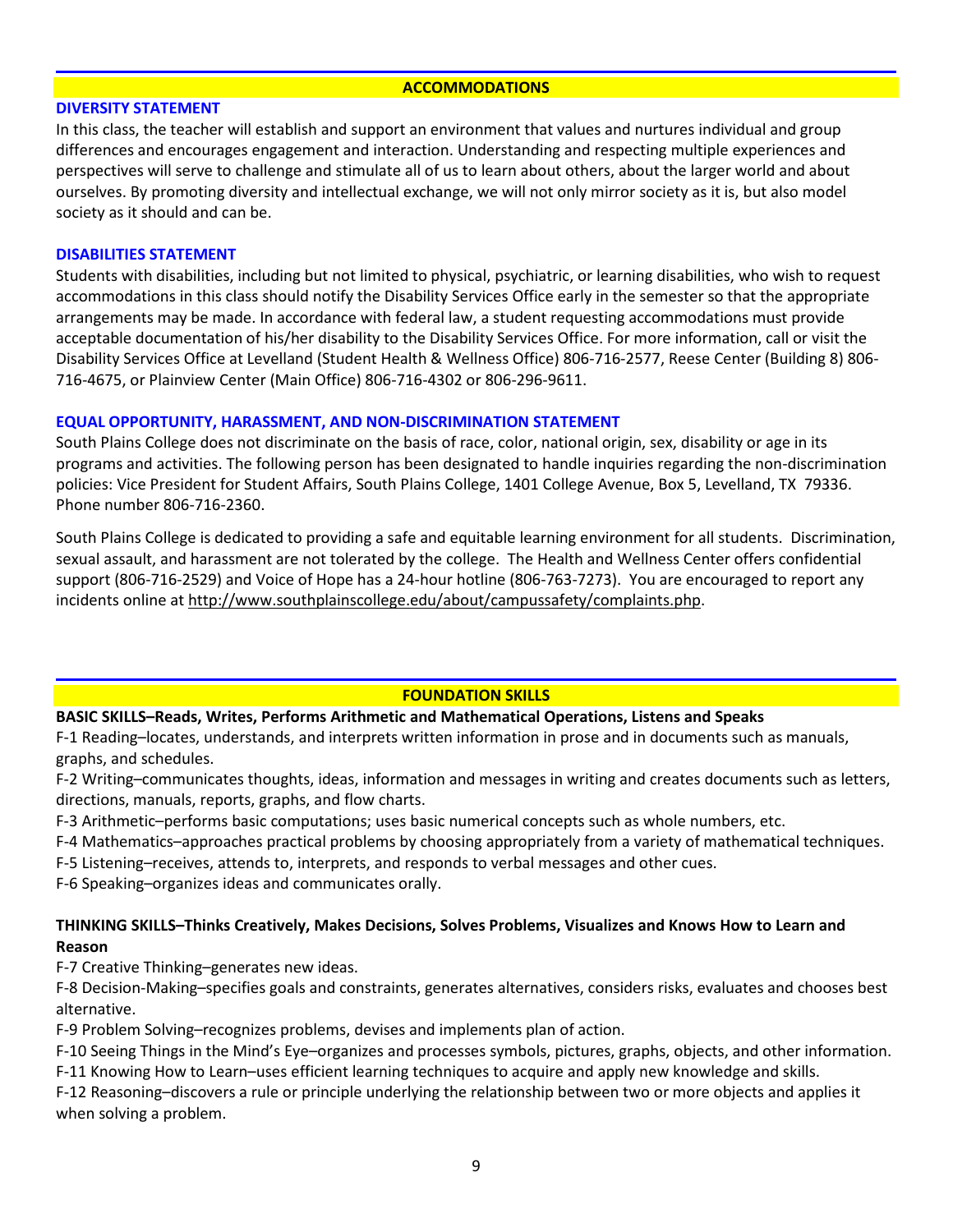### **PERSONAL QUALITIES–Displays Responsibility, Self-Esteem, Sociability, Self-Management, Integrity and Honesty**

F-13 Responsibility–exerts a high level of effort and perseveres towards goal attainment.

F-14 Self-Esteem–believes in own self-worth and maintains a positive view of self.

F-15 Sociability–demonstrates understanding, friendliness, adaptability, empathy and politeness in group settings.

F-16 Self-Management–assesses self accurately, sets personal goals, monitors progress and exhibits self-control.

F-17 Integrity/Honesty–chooses ethical courses of action.

### **SCANS COMPETENCIES**

C-1 **TIME** - Selects goal - relevant activities, ranks them, allocates time, prepares and follows schedules.

C-2 **MONEY** - Uses or prepares budgets, makes forecasts, keeps records and makes adjustments to meet objectives.

C-3 **MATERIALS AND FACILITIES** - Acquires, stores, allocates, and uses materials or space efficiently.

C-4 **HUMAN RESOURCES** - Assesses skills and distributes work accordingly, evaluates performances and provides feedback.

# **INFORMATION - Acquires and Uses Information**

C-5 Acquires and evaluates information.

C-6 Organizes and maintains information.

C-7 Interprets and communicates information.

C-8 Uses computers to process information.

### **INTERPERSONAL–Works With Others**

C-9 Participates as a member of a team and contributes to group effort.

C-10 Teaches others new skills.

C-11 Serves Clients/Customers–works to satisfy customer's expectations.

C-12 Exercises Leadership–communicates ideas to justify position, persuades and convinces others, responsibly challenges existing procedures and policies.

C-13 Negotiates-works toward agreements involving exchanges of resources; resolves divergent interests.

C-14 Works With Diversity–works well with men and women from diverse backgrounds.

# **SYSTEMS–Understands Complex Interrelationships**

C-15 Understands Systems–knows how social, organizational, and technological systems work and operates effectively with them.

C-16 Monitors and Corrects Performance–distinguishes trends, predicts impacts on system operations, diagnoses systems performance and corrects malfunctions.

C-17 Improves or Designs Systems–suggests modifications to existing systems and develops new or alternative systems to improve performance.

# **TECHNOLOGY–Works with a Variety of Technologies**

C-18 Selects Technology–chooses procedures, tools, or equipment, including computers and related technologies. C-19 Applies Technology to Task–understands overall intent and proper procedures for setup and operation of equipment.

C-20 Maintains and Troubleshoots Equipment–prevents, identifies, or solves problems with equipment, including computers and other technologies.